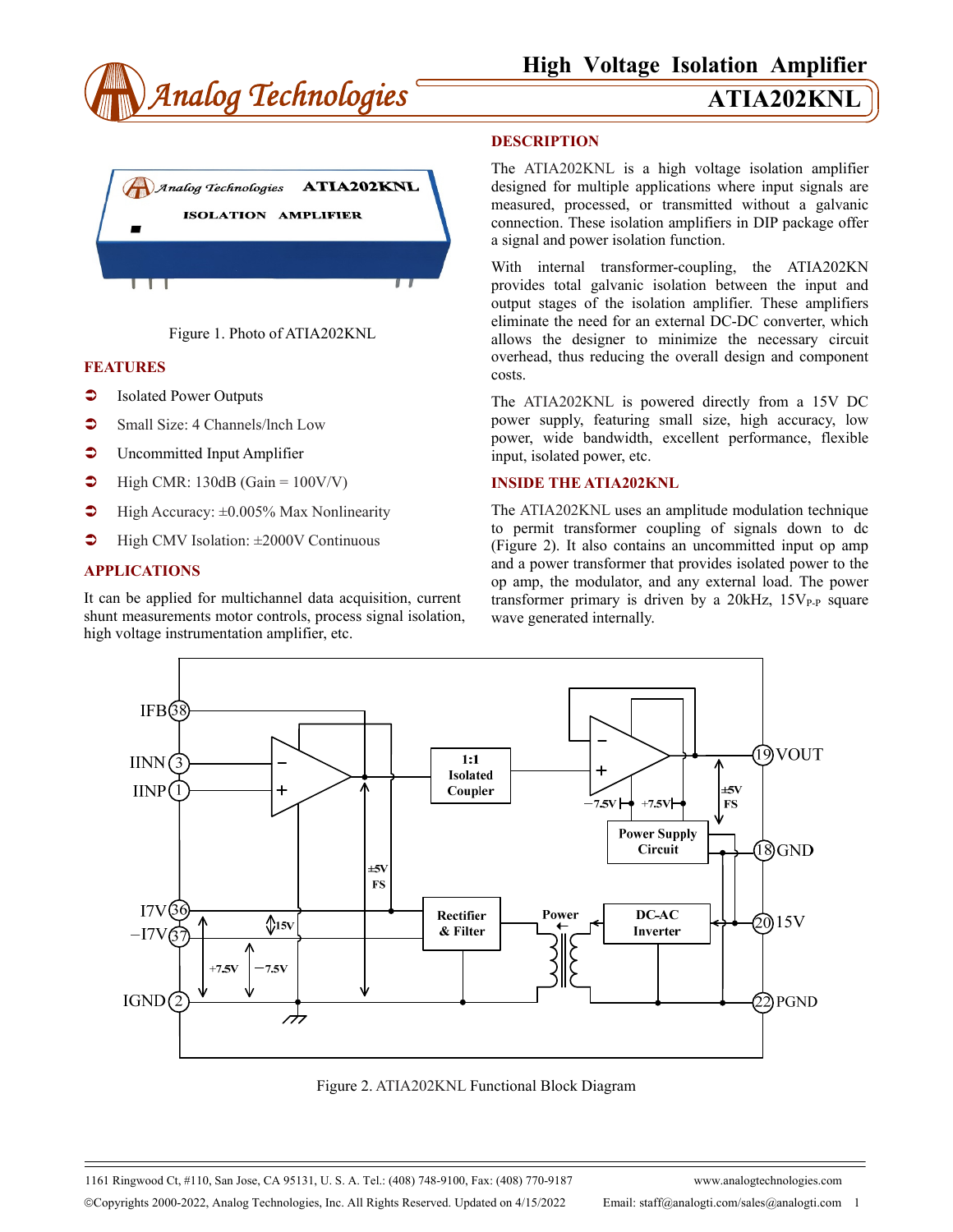

## **SPECIFICATIONS**

Table 1. Electrical characteristics. (Typical  $@$  25°C and  $V_s = 15V$  unless otherwise noted.)

| Model                                                         | <b>ATIA202KNL</b>                          |
|---------------------------------------------------------------|--------------------------------------------|
| GAIN                                                          |                                            |
| Range                                                         | 1V/V-100 V/V                               |
| Error                                                         | $\pm 0.5\%$ typ ( $\pm 4\%$ max)           |
| vs. Temperature                                               | $\pm 20$ ppm/°C typ ( $\pm 45$ ppm/°C max) |
| vs. Time                                                      | $\pm 50$ ppm/1000 Hours                    |
| vs. Supply Voltage                                            | $\pm 0.01\%$ /V                            |
| Nonlinearity ( $G = 1V/V$ )                                   | $\pm 0.005$ max                            |
| Nonlinearity vs. Isolated Supply Load                         | $\pm 0.0015\%$ /mA                         |
| <b>INPUT VOLTAGE RATINGS</b>                                  |                                            |
| <b>Input Voltage Range</b>                                    | $\pm 5V$                                   |
| Max Isolation Voltage (Input to Output)                       |                                            |
| AC, 60Hz, Continuous                                          | 1500Vms                                    |
|                                                               |                                            |
| Continuous (AC and DC)<br>CMRR (Common-Mode Rejection Ratio)* | $\pm 2000V$ Peak<br>$-74dB$                |
|                                                               |                                            |
| CMTC(Common-Mode Transfer Coefficient)*                       | $-0.2 \times 10^{3}$                       |
| $RS \le 100\Omega$ (HI and LO Inputs) $G = 1 \text{V/V}$      | 105dB                                      |
| $G = 100V/V$                                                  | 130dB                                      |
| $RS \leq 1 k\Omega$ (Input HI, LO, or Both) $G = 1 V/V$       | 100dB min                                  |
| $G = 100V/V$                                                  | 110dB min                                  |
| Leakage Current Input to Output $@$ 240Vrms, 60 Hz            | $2\mu A$ rms max                           |
| <b>INPUT IMPEDANCE</b>                                        |                                            |
| Differential $(G = 1V/V)$                                     | $10^{12} \Omega$                           |
| Common-Mode                                                   | $2G\Omega$ <sup>[4.5pF</sup>               |
| <b>INPUT BIAS CURRENT</b>                                     |                                            |
| Initial, $(a)$ 25°C                                           | $\pm 30pA$                                 |
| vs. Temperature (0°C to 70°C)                                 | $\pm 10nA$                                 |
|                                                               |                                            |
| <b>INPUT DIFFERENCE CURRENT</b>                               |                                            |
| Initial, $\omega$ 25°C                                        | $\pm 5pA$                                  |
| vs. Temperature ( $0^{\circ}$ C to $70^{\circ}$ C)            | $\pm 2nA$                                  |
| <b>INPUT NOISE</b>                                            |                                            |
| Voltage, 0.1Hz to 10Hz                                        | $1.8\mu V_{P-P}$                           |
| $f > 100$ Hz                                                  | $10.8nV/\sqrt{Hz}$                         |
| <b>FREQUENCY RESPONSE</b>                                     |                                            |
| Bandwidth ( $V_0 \le 10V_{P-P}$ , G = 1V-50V/V)               | 10kHz                                      |
| Settling Time, to $\pm 10$ mV (10V Step)                      | 1 <sub>ms</sub>                            |
| OFFSET VOLTAGE (RTI)                                          |                                            |
| Initial, @ 25°C Adjustable to Zero                            | $(\pm 5 \pm 5/\text{G})$ mV max            |
|                                                               |                                            |
| vs. Temperature ( $0^{\circ}$ C to $70^{\circ}$ C)            | $[\pm 10 \pm \frac{10}{G}] \mu V$ /°C      |
| <b>RATED OUTPUT</b>                                           |                                            |
| Voltage (Out HI to Out LO)                                    | $\pm$ 5V                                   |
| Voltage at Out HI or Out LO (Ref. Pin 32)                     | $\pm 6.5V$                                 |
| <b>Output Resistance</b>                                      | $7k\Omega$                                 |
| Output Ripple, 100kHz Bandwidth                               | $10mVP-P$                                  |
| 5kHz Bandwidth                                                | $0.5mV$ rms                                |
|                                                               |                                            |
| <b>ISOLATED POWER OUTPUT</b>                                  |                                            |
| Voltage, No Load                                              | $\pm 7.5V$                                 |
| Accuracy                                                      | $\pm 10\%$                                 |
| Current                                                       | 400µA Total                                |
| Regulation, No Load to Full Load                              | 5%                                         |
| Ripple                                                        | $100mV_{P-P}$                              |
| <b>POWER SUPPLY</b>                                           |                                            |
| Voltage, Rated Performance                                    | 15V±5%                                     |
| Voltage, Operating                                            | $15V \pm 10\%$                             |
| Current, No Load ( $V_s = 15V$ )                              | 2mA                                        |
| <b>TEMPERATURE RANGE</b>                                      |                                            |
| Rated Performance                                             | $0^{\circ}$ C to $70^{\circ}$ C            |
| Operating                                                     | $-40^{\circ}$ C to $+85^{\circ}$ C         |
| Storage                                                       | $-40^{\circ}$ C to $+85^{\circ}$ C         |
|                                                               |                                            |
| PACKAGE DIMENSIONS                                            |                                            |
| DIP Package (N)                                               | 2.10"×0.700"×0.350"                        |

\*Test Schematic Figure 3 @ 100Hz Sine Wave  $\omega_{\text{vs}}(t) = 1000V$ .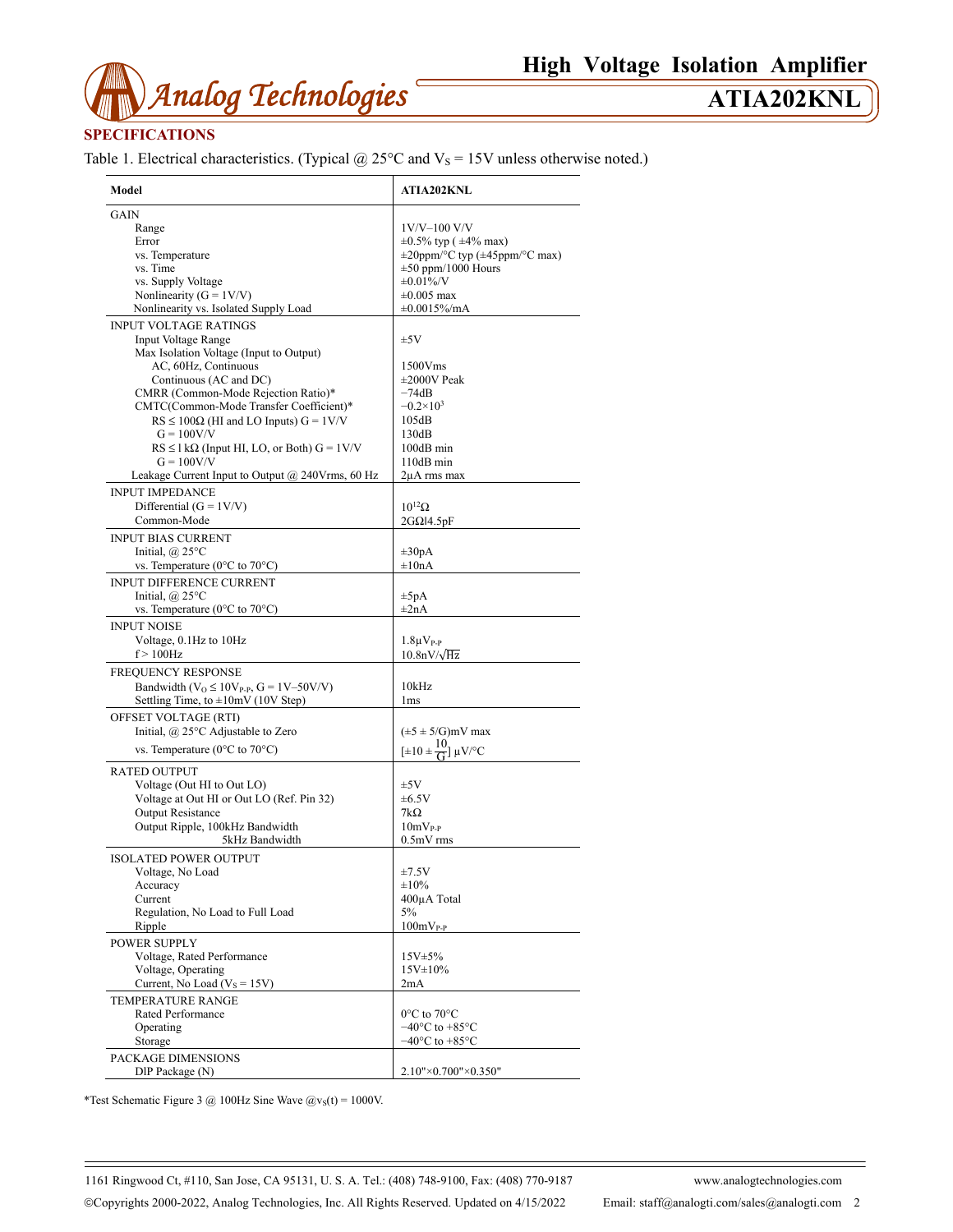



Figure 3. CMRR & CMTC Test Schematic

## **PIN DESIGNATIONS**

| <b>Block</b>                    | Pin#           | <b>Pin Name</b> | <b>Type</b>            | <b>Function Description</b>                                                                |
|---------------------------------|----------------|-----------------|------------------------|--------------------------------------------------------------------------------------------|
| <b>Isolated</b><br><b>Block</b> | 1              | <b>IINP</b>     | Isolated analog input  | Isolated positive (Non-inverting) input                                                    |
|                                 | $\overline{2}$ | <b>IGND</b>     | Isolated analog ground | Isolated ground                                                                            |
|                                 | 3              | <b>IINN</b>     | Isolated analog input  | Isolated negative (inverting) input                                                        |
|                                 | 36             | 17V             | Isolated power output  | Isolated positive power supply output, $+7.5V$ , referenced to<br>pin 2 IGND               |
|                                 | 37             | $-I7V$          | Isolated power output  | Isolated negative power supply output, approximately $-7.0V$ ,<br>referenced to pin 2 IGND |
|                                 | 38             | <b>IFB</b>      | Isolated analog output | Isolated op amp output as a feedback signal                                                |
| Local Block                     | 18             | <b>GND</b>      | Analog ground          | Output voltage ground reference, internally connected to pin<br>22 PGND                    |
|                                 | 19             | <b>VOUT</b>     | Analog output          | Op amp output, equals to the voltage difference between IFB<br>and IGND                    |
|                                 | 20             | 15V             | Analog input           | Positive 15V power supply input                                                            |
|                                 | 22             | <b>PGND</b>     | Analog input           | Power supply return, internally connected to pin 18 LO                                     |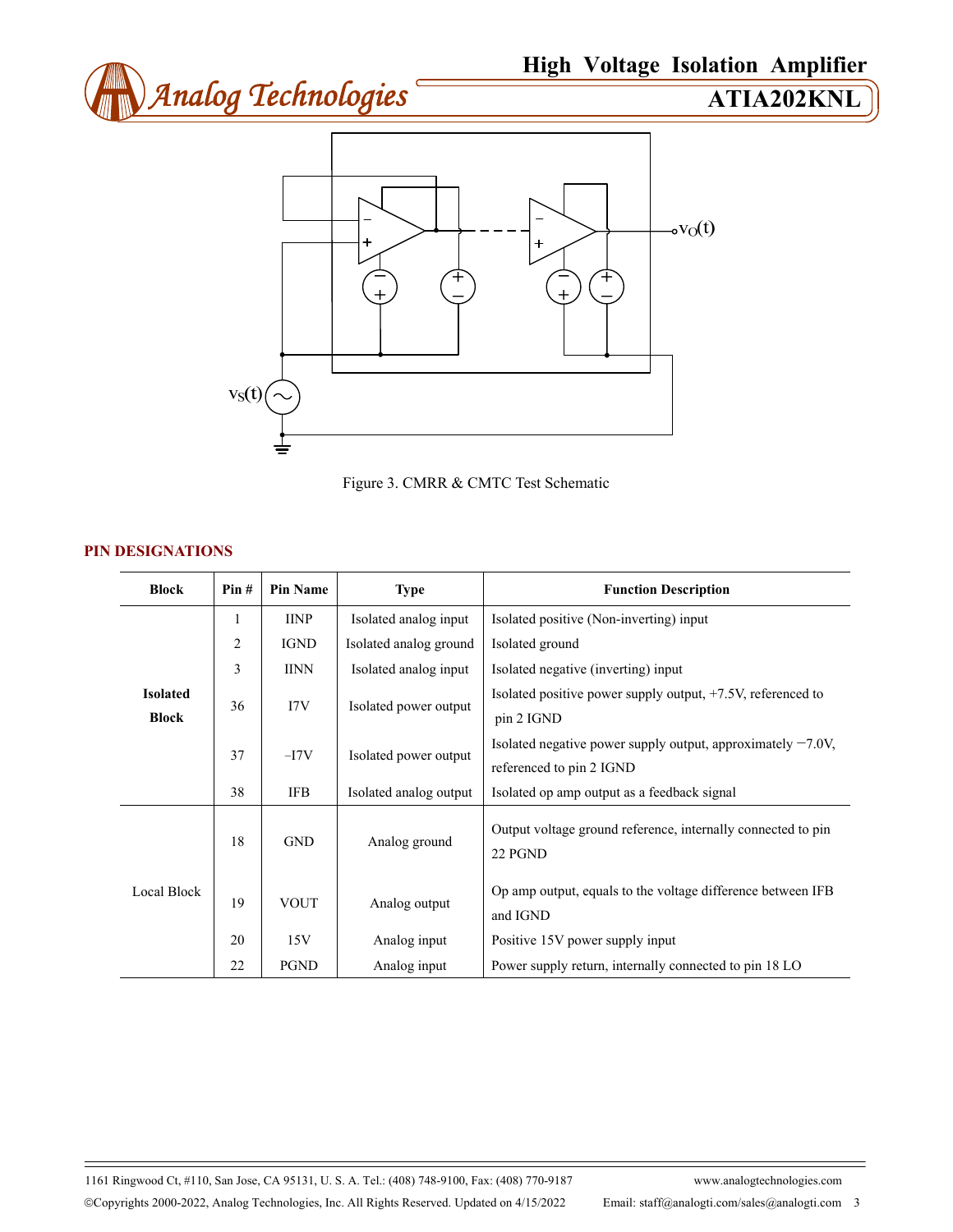

# **MECHANICAL DIMENSIONS**

The dimensions of ATIA202KNL in DIP package are shown in Figure 3.



Figure 3. Dimensions of ATIA202KN DIP Package